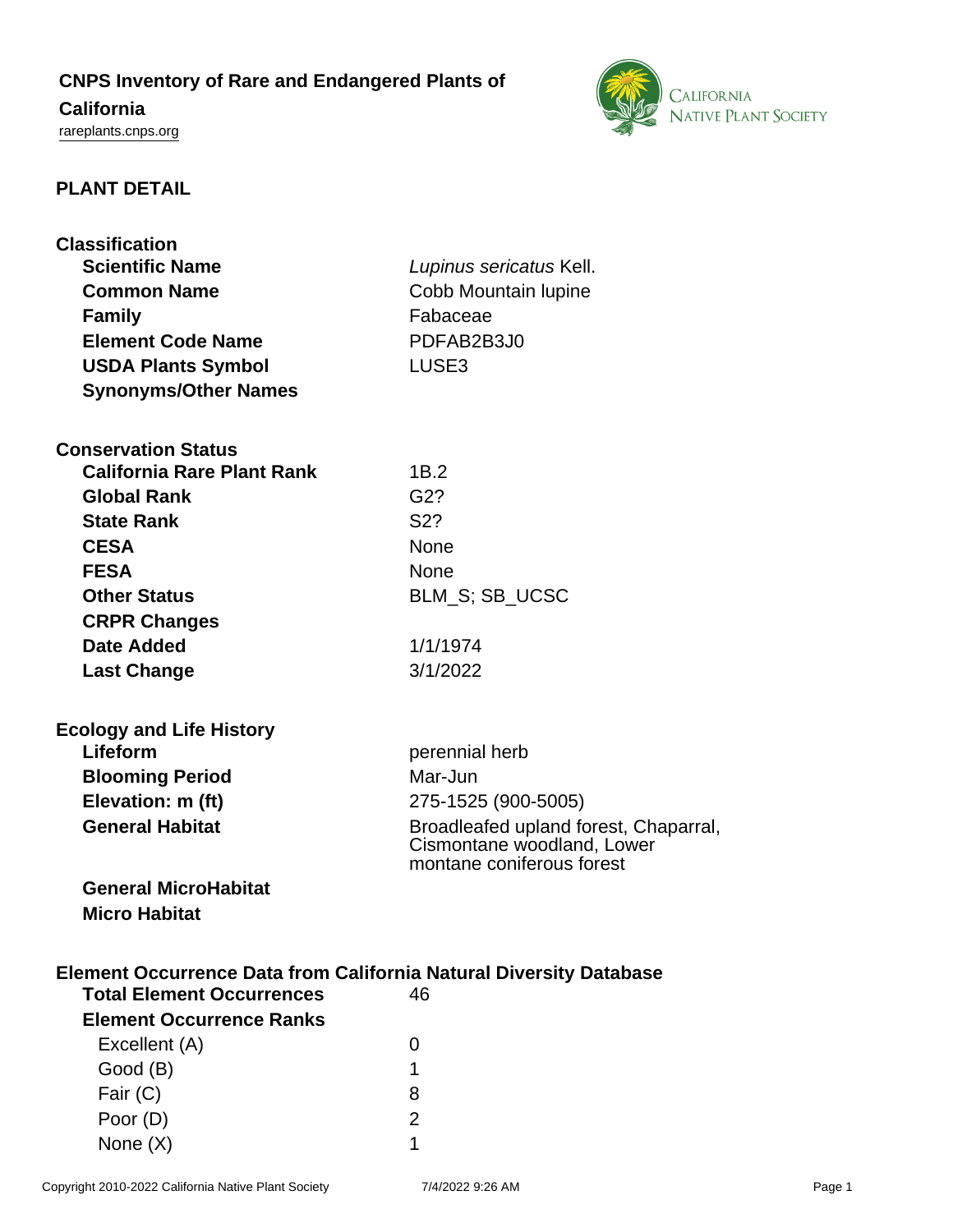| Unknown (U)                | ′⊀4 |
|----------------------------|-----|
| <b>Occurrence Status</b>   |     |
| Historical, $> 20$ years   | 38  |
| Recent, < 20 years         | 8   |
| <b>Presence</b>            |     |
| <b>Presumed Extant</b>     | 45  |
| <b>Possibly Extirpated</b> | 1   |
| <b>Presumed Extirpated</b> |     |

# **Location**

**CA Endemic** Yes

# **Counties**

Colusa (COL), Lake (LAK), Napa (NAP), Sonoma (SON)

#### **States**

California (CA)

#### **Quads**

Aetna Springs (3812264), Bartlett Springs (3912226), Big Foot Mtn. (3812372), Calistoga (3812255), Detert Reservoir (3812265), Fouts Springs (3912236), Leesville (3912224), Mark West Springs (3812256), Mount St. Helena (3812266), Rutherford (3812244), Sonoma (3812234), St. Helena (3812254), The Geysers (3812277), Whispering Pines (3812276), Wilbur Springs (3912214)

#### **Notes**

Definitions of codes preceding a county and/or quad:

\* Presumed extirpated

(\*) Possibly extirpated

Species may be present in other areas where conditions are favorable. These data should NOT be substituted for pre-project review or for on-site surveys.

# **General Notes**

# **Distribution**

# **Threats**

Threatened by geothermal development, habitat alteration, logging, road maintenance, road widening, and herbicides; will colonize disturbed sites.

# **Taxonomy**

# **Other**

Threatened by geothermal development, habitat alteration, logging, road maintenance, road widening, and herbicides; will colonize disturbed sites.